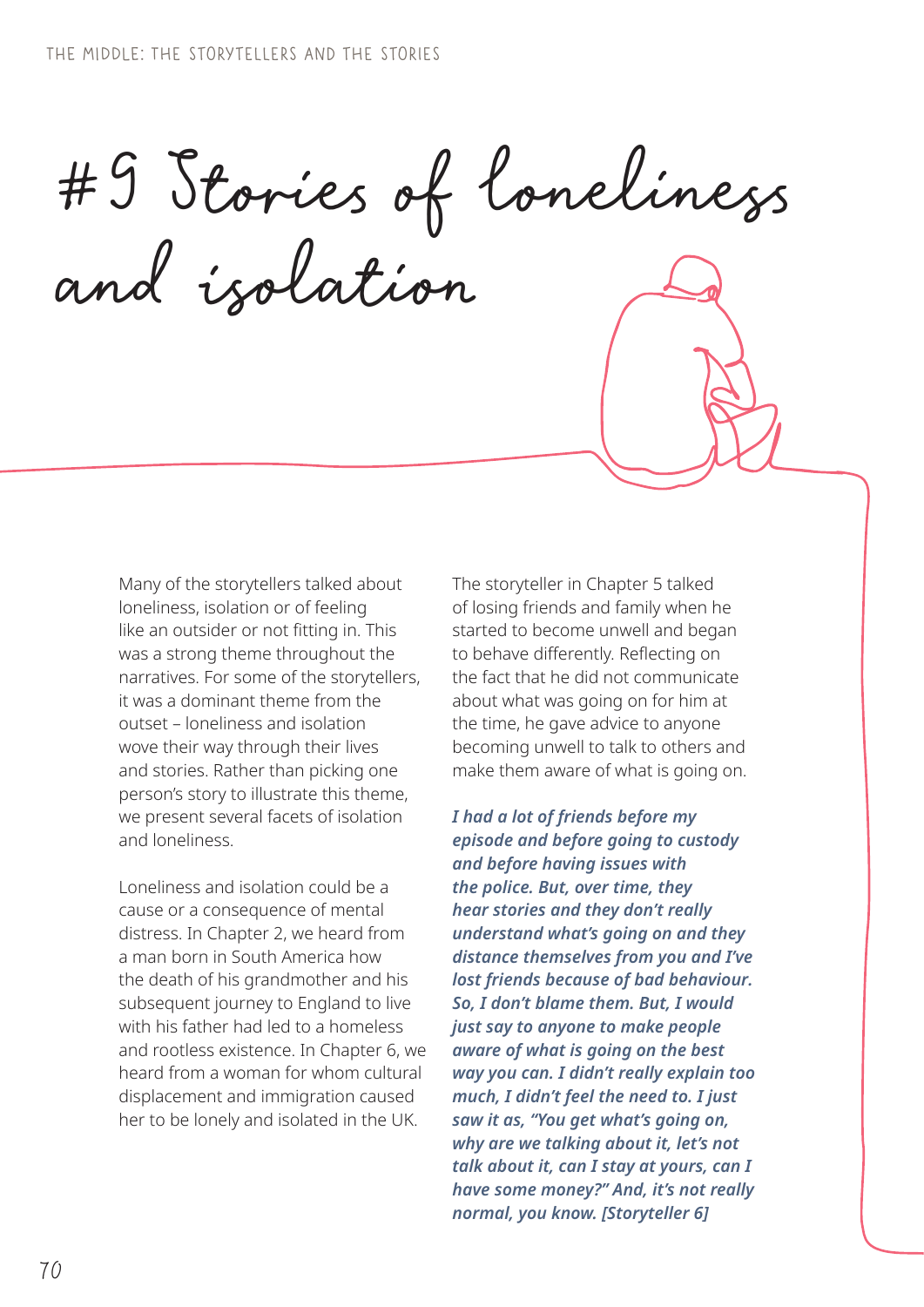For the storyteller in Chapter 4, distress and isolation coincided as he struggled with paranoia and the idea that other people were following him.

*This was really the beginnings of the paranoia where maybe had I discussed it with somebody or talked about it with somebody, maybe the rest of what happened wouldn't have happened but I didn't. I believed everything. When you're in psychosis, once you've been through it, it's easy to then know these are the symptoms but when you're going through it the first time you just believe everything is real. So yes, I believed I was somebody extremely important that was going to be launched as a celebrity and basically my reputation was very important and lots of people were out to get leverage on me. So I was scared. [Storyteller 1]*

Consequently, he isolated himself quite deliberately, avoiding contact with people other than his close family.

*That started to feed into my second set of paranoia where I started seeing codes everywhere and also, I have an ongoing preoccupation with others having leverage on me so I've really, really now isolated myself completely with only phone conversations to my parents and occasionally seeing them. I've had no friends now for years so it's completely just getting up in the morning, writing, eating, going to bed and I've been doing this for years, in fact five years so it's a very long period of isolation.* 

He was very clear that isolating himself had not been helpful to his wellbeing, and now had strategies that included remaining in touch with people:

*Yes. I won't ever put myself in that isolated position again. I won't ever do the screen writing thing. I have done it now. Hardly any writers have written 34 screen plays so there's no point adding to it. My solution at the time was to cut myself off and write, well, now my solution is to get out there and network.* 

## Loneliness for carers and family members

Carers also talked of facing loneliness with the onset of their relative's mental distress. This was often due to the stigma attached to mental illness, causing friends and family to drop away or making the individual feel they had to keep their distress private. One of the carers we interviewed felt this so strongly in relation to her relative that she barely revealed anything in the interview.

*I'm obviously being very careful what I'm saying because I don't want… even though they can't hear me. I could say a lot more but because my loved one is not aware that I'm doing something like this and… for me, the worst thing that could happen is my loved one becomes aware of it. [Storyteller 12]*

The most common experience for carers and family members was loneliness caused by loss of support from friends and family, as illustrated by the extract below:

**No, they ran away from us. We were lonely because everyone doesn't know what's going on***…* **No, they**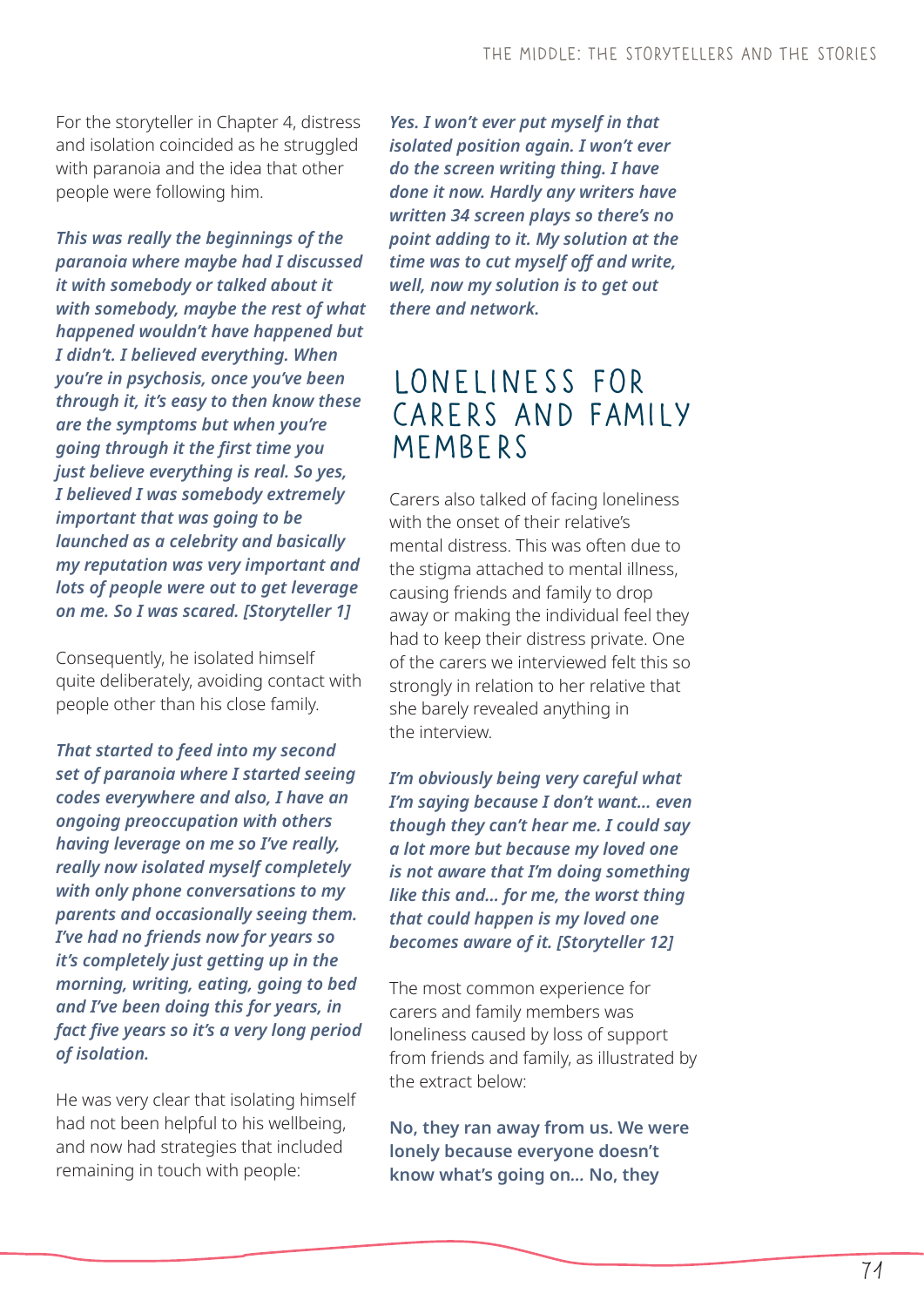#### **don't understand. They just run away, even relatives, they ran away from us***…* **Yes, it's hard, yes. We feel lonely. [Storyteller 11]**

A couple of the carers talked of the value of attending carers' groups, where they could talk to other people who were experiencing something similar and feel less alone as a result.

*So, I engaged in [carer's group] and then when you start hearing the other carers' experiences, you felt like your problem has been shared, that it's not you alone. So, I find that really helpful because you find that if it's just… you get the feeling, but when you hear the carers that would experience it so, so similar, it's all so similar, you know? […] because the first time I didn't know anything and one of the parents, when they talked, they told their history of what happened, her experience. I felt like the problem… [was shared] Yes, it's not only you. [Storyteller 15]*

## ONE STORY OF loneliness and isolation

Here, we share a story in which isolation became a major factor in one man's distress and the onset of his voices. None of the stories we heard fit easily into a single theme, and this man's story clearly illustrates this complexity. His story describes the interplay of threads of loneliness and isolation, stress and drugs, and the 'vicious circle' that resulted from using drugs to manage his distress. In addition, he carries a strong critical voice within him from childhood.

This man was the only child of a single parent. He described his mother as critical several times during the interview, although he also appreciated the support she was able to give him despite her own struggles. He felt it was an effort to live up to her expectations, which then morphed into his own.

*…my mum wasn't a bad person but sometimes you just need positive reinforcement and you need to feel that what you've done means something to someone. It was just always an uphill struggle. I think that's definitely where that comes from. [Storyteller 5]*

He went to a school he didn't choose, a private grammar school, which his mother could only afford because there were reduced fees for single parents. He felt he did not fit in, partly because he was gay but also because the school placed a high premium on academic achievement and sporting prowess, neither of which he excelled at. He said he had low selfesteem and little self-confidence.

*I am gay so at the time in an all boy's school, it was quite a formal grammar school that was all about sports achievements and rugby and various bits like that. That was the only recognised way that you would be seen positively almost in the school so you either achieved academically or you achieved in the sporting sense and if not, then you fell in between. So I fell into that bracket really where I felt that I didn't really belong in the environment and the pressure was coming from home to perform in certain ways.*

He traced many of his subsequent difficulties back to this beginning.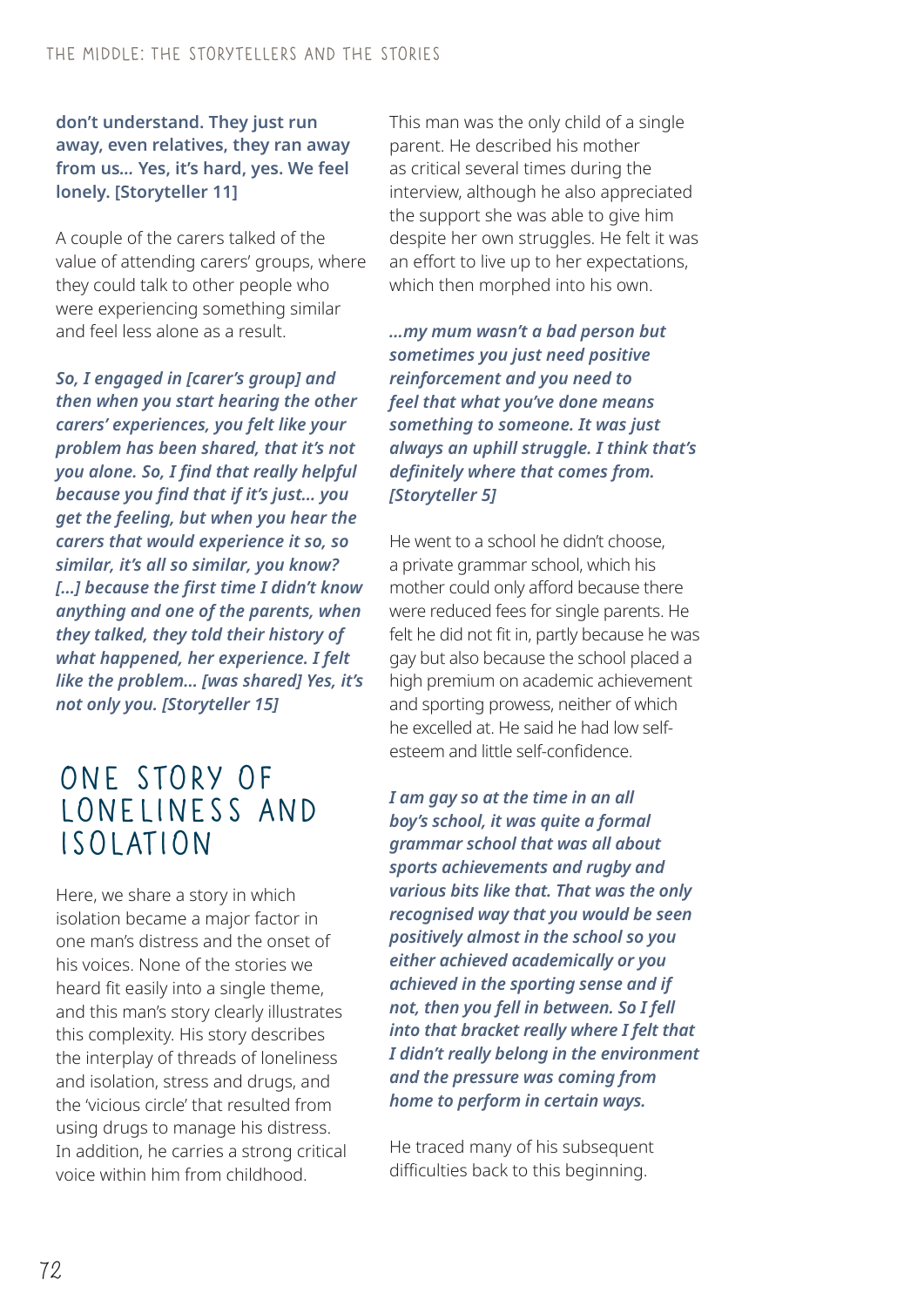*So that's looking back as where do I think some of my issues in adulthood came from. So it wasn't putting the blame on mum or the time at the school because it was what it was. As a teenager you don't think of it like that but yes, I guess looking back, that could be the start of where I felt that my identity wasn't really what it wanted to be or I didn't feel that I was comfortable in my own skin, but didn't want to say anything or didn't feel that I could do anything about it because of the family unit and just because we're in a small village, that kind of thing.*

He experienced a good period between the age of 18 and his early 30s, when he was working and travelling. However, he faced a major turning point when he was diagnosed with HIV in his 30s. This resurfaced the difficult feelings he had experienced as a teenager, causing him to isolate himself.

*I think what that did was accelerate some of the negative things from my childhood, couple it with the status and where that then left me in the present day, with feelings such as denial about the diagnosis. For the first couple of years you live in a bubble of just questioning yourself, your place in society, stuff like that. You have this almost self-loathing element.* 

*So the diagnosis just makes you feel very disgusting almost a) that you've got HIV and b) what does that mean for you and contact in the future? It makes you feel very insular again because you go back into your own little world because you wonder what people's reaction is going to be.*

The diagnosis caused him to ruminate a great deal about what to do, whether and when to start taking medication, and who to tell. All this fed into the low self-esteem he felt he started with.

*I think a lot of the issues to date when the same themes of self-esteem, not thinking very well of yourself, not placing yourself in the world in a decent way, you don't give yourself a break. You're very critical of yourself. All these things that are within yourself, and I'm a deep thinker as well so I go through this chain of not a lot of action but a lot of thinking too much about stuff and that can consume you sometimes.*

Following his diagnosis, he also experienced a number of other stresses in his life. He began to take illicit drugs when things became very stressful and he felt the need for escape.

*But yes, I think when I got to a point in my life where I'd had, unfortunately, a couple of close family bereavements, work was very stressful, there was some bad things going on at work, then I, at one point, turned to taking drugs. Very light stuff at the start but yes, that in itself is a cry for help I guess that you give because you're seeking something external or you're seeking some kind of release or relief that just takes you away from yourself.*

After he began experimenting with illicit drugs his experience of hearing voices also started. During this time, many of his friends, who he had supported in the past, fell away when he reached out to them, leaving him to cope with these experiences alone. He experienced psychosis as isolating, in that he was unsure who to trust, and found it hard to work out what was real and what could be his mind playing tricks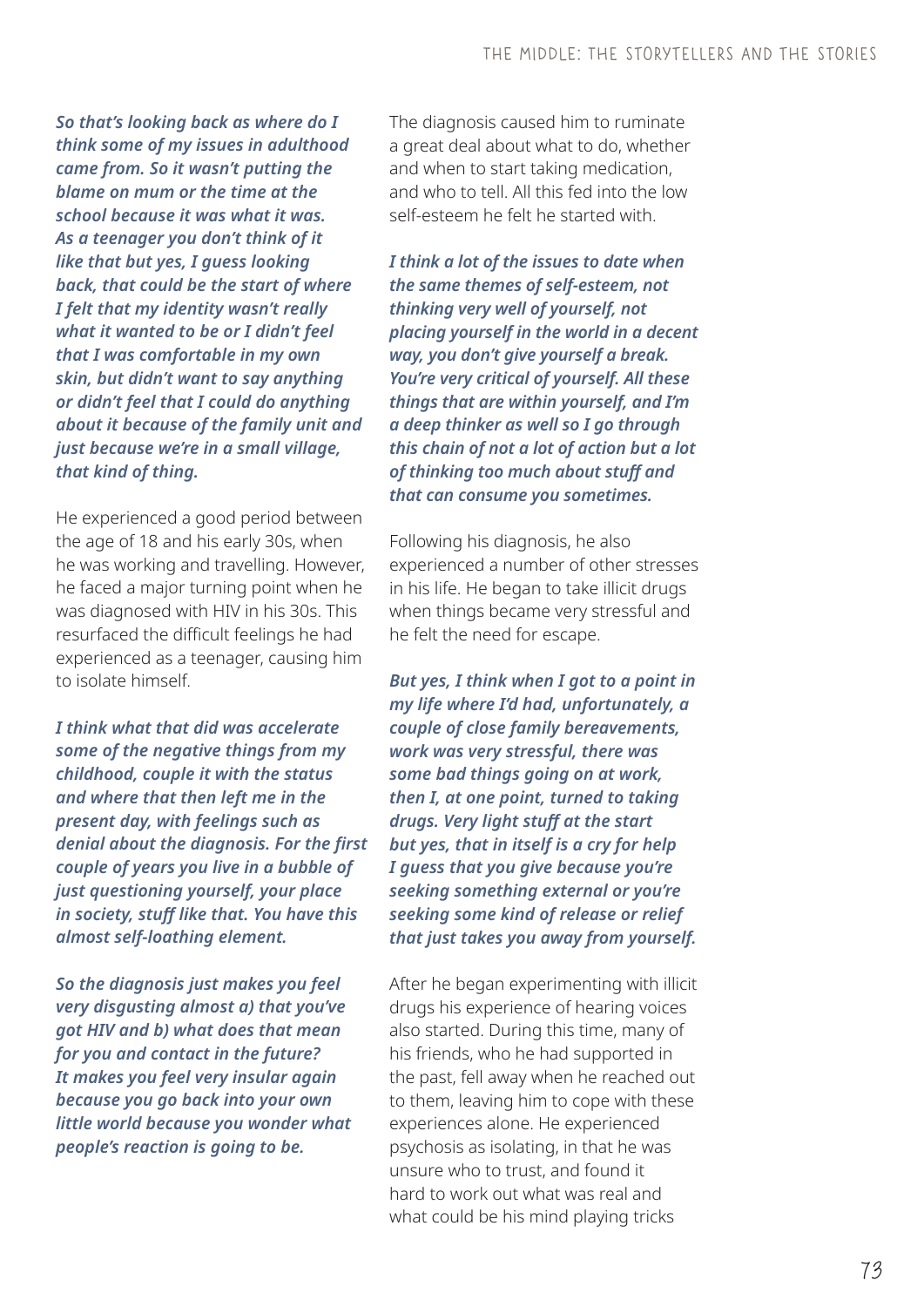on him. He described the distressing and isolating impact of the voices very eloquently:

*So it was very scary stuff. You're not wanting to react to it because you're thinking, "What is this?" and you're also not wanting to let whoever or whatever this is beat you. So, you don't want to react because that gives them the advantage so you're constantly trying to keep one step ahead of something that either is or isn't happening.* 

*Now, if that's in your mind then you're never going to win. This is your life now because whatever it is in your mind that does this to you, it feels like it's always going to be one step ahead because it knows your thoughts, it knows your movements, it knows your conditioning. But because it felt so real and it felt external that people were doing this to me, then I thought that I could get the better of it, I could get control back so it just sent me potty really, that I was doing things to mask what I actually wanted to do to stop them making comments on it. Yes, you could spend hours just doing things that you didn't want to do to create… it's almost like acting within your own home.*

Eventually he sought help and was referred to the Early Intervention in Psychosis service. He was appreciative of the opportunity to talk things through and try to understand his experiences. For the first time, he felt able to share his experiences and difficulties with someone – the psychologist.

*So she is the only person almost really, in the world that I can sit there and could, if I wanted, say anything to. Is it because she's a neutral person or is* 

*it just because she knows everything that I feel more comfortable? At the end of the day, if I say something to her, I know that the stuff is private and confidential but I know that I can say it and I'm not having to mask a part of the story or act part of it.*

Despite having support from a trusted psychologist, he was not yet ready to give up taking drugs so he still felt stuck in a vicious circle that he could not break out of.

*The aim is that I want to stop the substance abuse but while I'm stuck in this vicious circle and things aren't, I feel, going right for me, I feel that if I take that away, the only piece of relief, even though it causes me problems, at least I get a moment of relief. If I don't turn to the substance abuse, I feel like there's nothing in my life.*

In our interview, he described the ongoing impact of the voices on him, and at times was critical about how he reacted to them.

*I still, even though I'm very rational, I'm about 95% at the moment, believing that it's me, it's myself, I'm creating these problems myself or involuntarily creating these problems. But there's still this 5% that when I'm sat in my flat and I hear a voice and it's being aggressive, it still puts the fear of God into me, even though it's only 5% and I'm questioning all the time that 5% but that 5% controls me. It takes away all rationale and in that moment it just panics you, it makes you feel you're going to be sat in a chair for two hours not moving because you think if you're doing something, it's going to get commented on. It just immobilises you. It freezes you. Before you know it, 12 hours have gone by and you haven't*